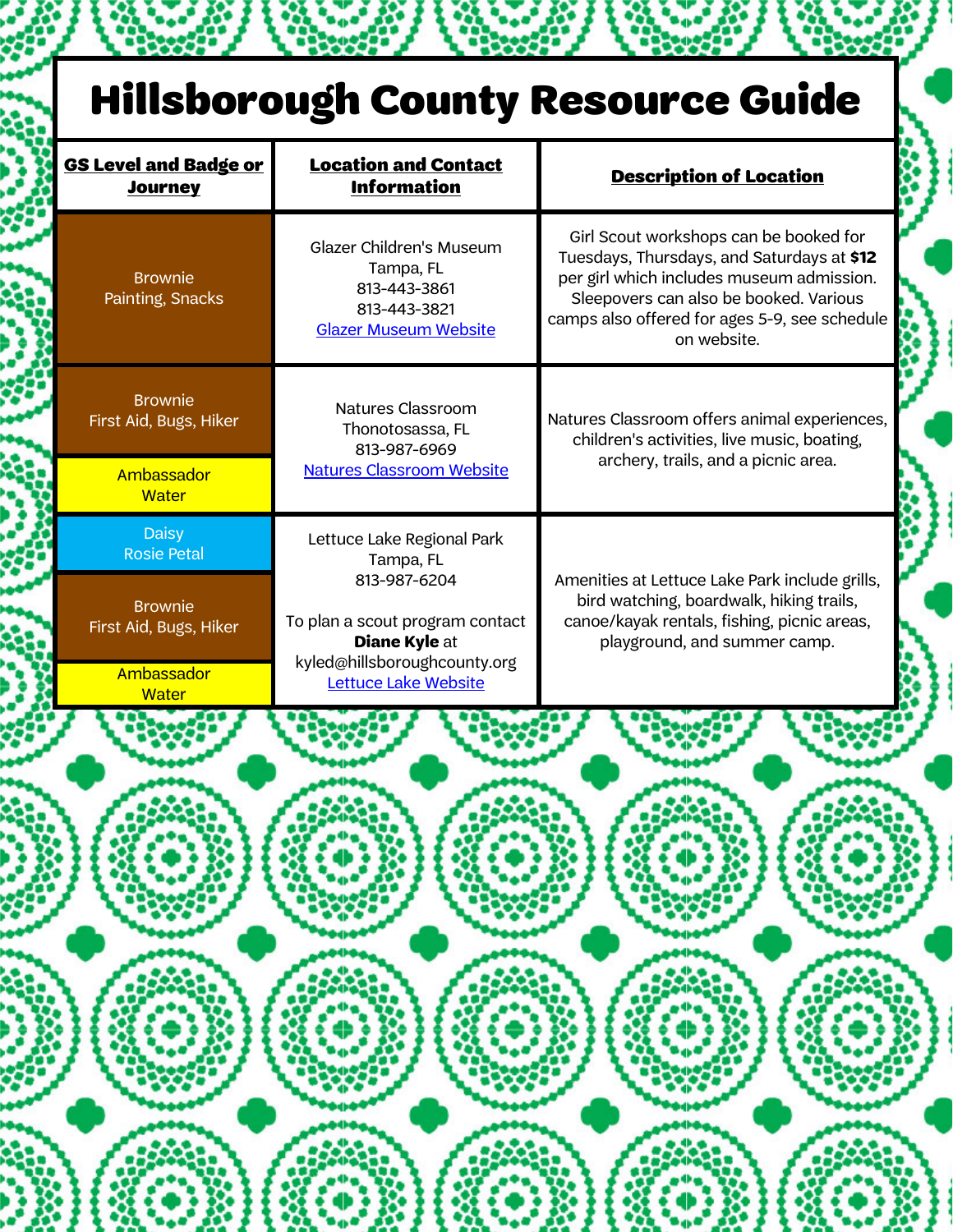| <b>Brownie</b><br>The Florida Manatee Patch<br>Program<br><b>Junior</b><br>The Florida Manatee Patch<br>Program<br>Cadette<br>The Florida Manatee Patch<br>Program<br>Senior<br>The Florida Manatee Patch<br>Program, Sky<br>Ambassador<br><b>The Florida Manatee Patch</b><br>Program, Water                                                               | Tampa Electric Manatee Viewing<br>Center<br>Apollo Beach, FL<br>813-228-4289<br><b>Tampa Electric Manatee Viewing</b><br><b>Center Website</b> | When Tampa Bay reaches 68 degrees or<br>colder manatees take refuge in the warm and<br>clean water discharged from the Big Bend<br>Power Station cooling system. At the Tampa<br>Electric Manatee Viewing center you can see<br>manatees as well as learn about their natural<br>habitat, the power station, hurricanes, and<br>visit the butterfly garden. |
|-------------------------------------------------------------------------------------------------------------------------------------------------------------------------------------------------------------------------------------------------------------------------------------------------------------------------------------------------------------|------------------------------------------------------------------------------------------------------------------------------------------------|-------------------------------------------------------------------------------------------------------------------------------------------------------------------------------------------------------------------------------------------------------------------------------------------------------------------------------------------------------------|
| <b>Brownie</b><br><b>Celebrating Community</b><br><b>Junior</b><br>Playing The Past<br>Cadette<br>Screenwriter<br>Senior<br><b>Troupe Performer</b>                                                                                                                                                                                                         | Tampa Theatre<br>Tampa, FL<br>813-274-8981<br><b>Tampa Theatre Website</b>                                                                     | The historical Tampa Theatre offers Balcony-<br>To-Backstage Tours twice a month as well as<br>showings of new and classic movies, shows,<br>and private events.                                                                                                                                                                                            |
| <b>Brownie Preserving</b><br>Tampa's Past patch<br>program, Celebrating<br>Community<br><b>Junior</b><br><b>Preserving Tampa's Past</b><br>patch program<br>Cadette<br><b>Preserving Tampa's Past</b><br>patch program<br><b>Senior</b><br><b>Preserving Tampa's Past</b><br>patch program<br>Ambassador<br><b>Preserving Tampa's Past</b><br>patch program | H.B. Plant Museum<br>Tampa, FL<br>813-254-1891<br>H.B. Plant Museum Website                                                                    | Visit the H.B. Plant Museum, located at the<br>University of Tampa, to learn about the<br>history of Tampa and the contributions made<br>by H. B. Plant and the railroads.                                                                                                                                                                                  |
|                                                                                                                                                                                                                                                                                                                                                             |                                                                                                                                                |                                                                                                                                                                                                                                                                                                                                                             |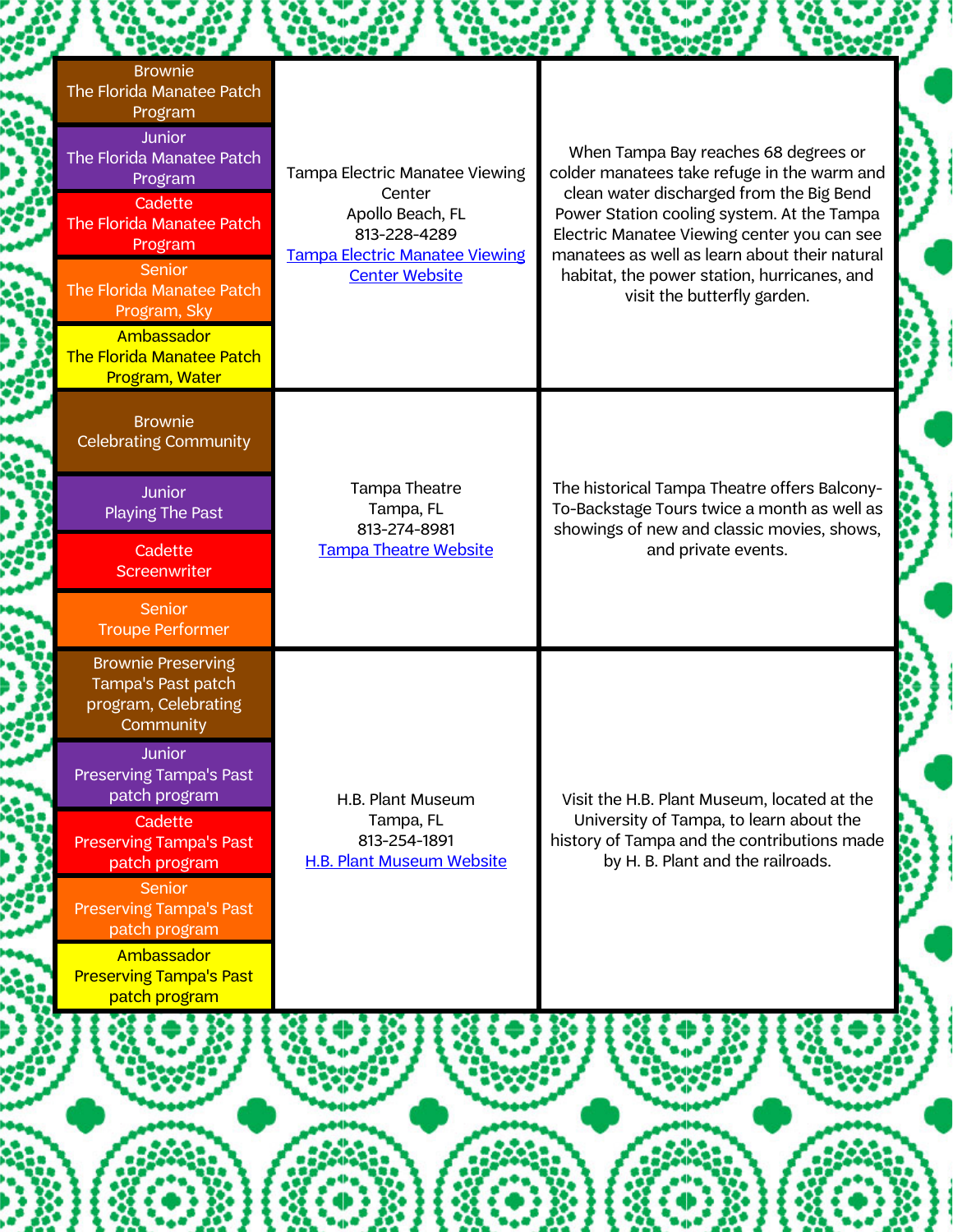| <b>Daisy</b><br><b>Rosie Petal</b>       | Hillsborough River State Park                                                                                                                                      | Amenities at Hillsborough River State Park                                                                                                                                                                                 |  |
|------------------------------------------|--------------------------------------------------------------------------------------------------------------------------------------------------------------------|----------------------------------------------------------------------------------------------------------------------------------------------------------------------------------------------------------------------------|--|
| <b>Brownie</b><br>First Aid, Bugs        | Thonotosassa, FL<br>813-987-6771<br><b>Hillsborough River State Park</b>                                                                                           | include camping, canoeing/Kayaking, tours,<br>picnic area, bicycling, hiking, history and<br>campfire tours, guided nature walks.                                                                                          |  |
| Ambassador<br><b>Water</b>               |                                                                                                                                                                    |                                                                                                                                                                                                                            |  |
| <b>All Levels</b>                        | Hillsborough County Public<br>Library Cooperative<br>Multiple Locations<br>813-273-3652<br><b>Hillsborough County Public</b><br><b>Library Cooperative Website</b> | In addition to traditional books, Hillsborough<br>County Libraries offer computer/technology<br>classes, e-books, and youth events/programs.<br>Please visit the website for a schedule of<br>events at your local branch. |  |
| <b>Daisy</b><br><b>Rosie Petal</b>       |                                                                                                                                                                    |                                                                                                                                                                                                                            |  |
| <b>Brownie</b><br>First Aid, Bugs, Hiker | Lake Park<br>Lutz, FL<br>813-264-3806<br><b>Lake Park Website</b>                                                                                                  | Amenities at Lake Park include archery,<br>camping, trails, BBQ grills, and fishing.                                                                                                                                       |  |
| Ambassador<br><b>Water</b>               |                                                                                                                                                                    |                                                                                                                                                                                                                            |  |
| <b>Junior</b><br>Practice with Purpose   | Ice Sports Forum<br>Tampa, FL                                                                                                                                      | Ice Sports Forum offers ice skating lessons,                                                                                                                                                                               |  |
| Cadette<br><b>Good Sportsmanship</b>     | 813-684-7825<br>Ice Sports Forum Website                                                                                                                           | public skating, laser tag, and youth hockey.                                                                                                                                                                               |  |
| <b>Daisy</b><br><b>Clover Petal</b>      | <b>Hydro Harvest Farms</b><br>Ruskin, FL<br>terrie@hydroharvestfarms.com                                                                                           | Hydro Harvest Farms offer a U-Pick Farm and<br>Farm Stand as well as Scout Farm Tours.                                                                                                                                     |  |
| <b>Brownie</b><br><b>Bugs</b>            | 813-645-6574<br><b>Hydro Harvest Farms Website</b>                                                                                                                 | Please schedule tours ahead of time.                                                                                                                                                                                       |  |
| <b>Brownie</b><br>Snacks, Money Manager  | <b>Publix Supermarkets</b><br><b>Multiple Locations</b>                                                                                                            | Your local Publix store may be able to<br>accommodate a tour. Please contact ahead of                                                                                                                                      |  |
| <b>Senior</b><br>Locavore                | Contact your local Publix<br><b>Publix Website</b>                                                                                                                 | time to plan.                                                                                                                                                                                                              |  |
| <b>Senior</b><br><b>Cross-Training</b>   | Upper Tampa Bay Trail<br>Tampa, FL<br>813-801-6729<br><b>Upper Tampa Bay Trail Website</b>                                                                         | Amenities at the Upper Tampa Bay Trail<br>include a paved trail, walking, biking, fishing,<br>bird watching, and picnic tables.                                                                                            |  |
|                                          |                                                                                                                                                                    |                                                                                                                                                                                                                            |  |

■ 藤井

X.

**SEARCH**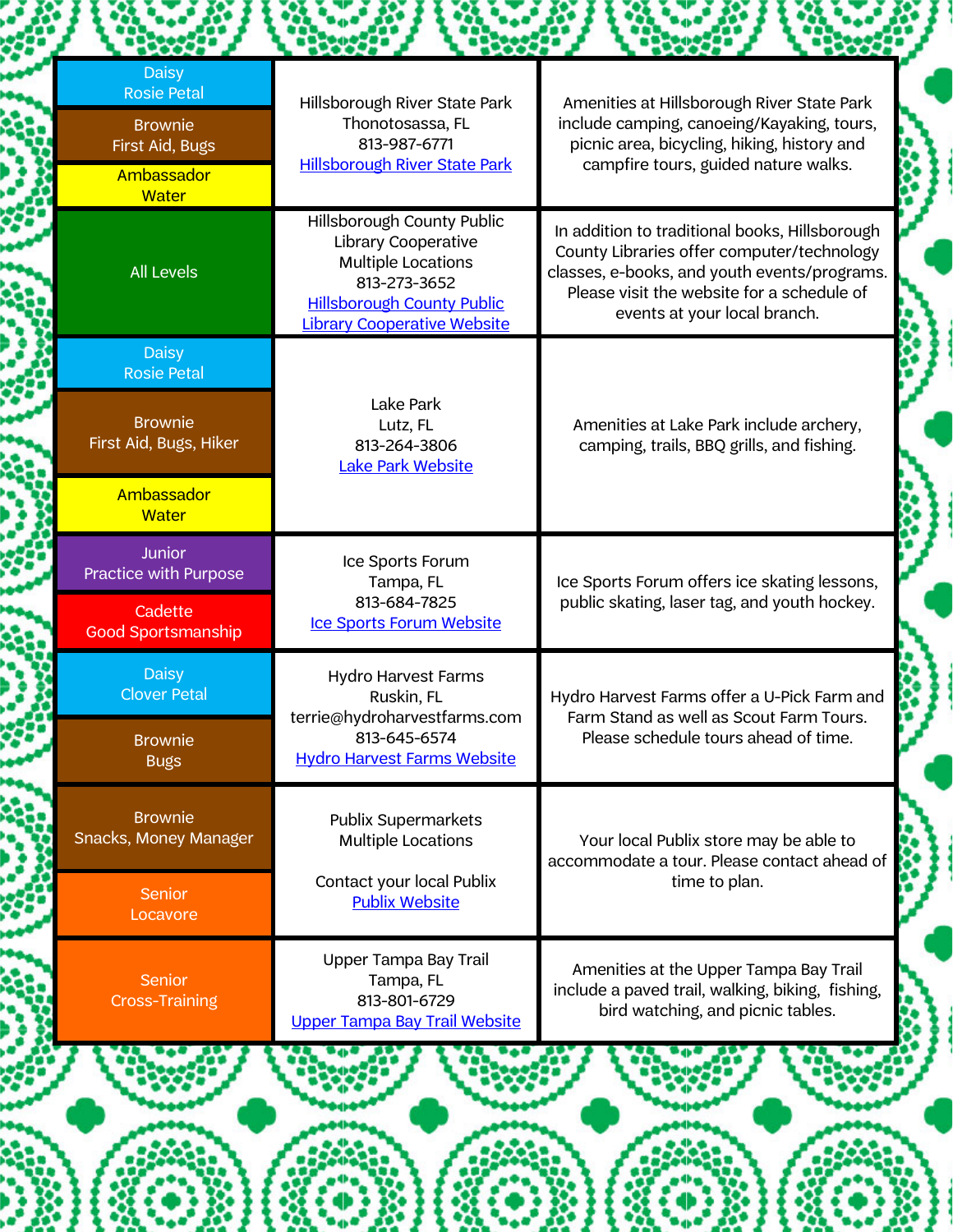| <b>Daisy</b><br><b>Rosie Petal</b>                           | Lithia Springs Regional Park                                                                                                                                                         |                                                                                                                                                              |
|--------------------------------------------------------------|--------------------------------------------------------------------------------------------------------------------------------------------------------------------------------------|--------------------------------------------------------------------------------------------------------------------------------------------------------------|
| <b>Brownie</b><br>First Aid, Bugs, Hiker                     | Lithia, FL<br>813-744-5572<br>LithiaSpringsPark@hillsboroughco<br>unty.org<br><b>Lithia Springs Regional Park</b>                                                                    | Amenities at Lithia Springs Regional Park<br>include camping, fishing, picnic areas, hiking<br>trails, volleyball, swimming area, and<br>canoe/Kayak launch. |
| Ambassador<br><b>Water</b>                                   | Website                                                                                                                                                                              |                                                                                                                                                              |
| <b>Brownie</b><br>First Aid, Bugs                            | Alafia Scrub Preserve<br>Riverview, FL                                                                                                                                               | Amenities at Alafia River Scrub Preserve<br>include bird watching, geocaching, hiking, and                                                                   |
| <b>Junior</b><br>Geocacher                                   | 813-672-7876<br><b>Alafia Scrub Preserve Website</b>                                                                                                                                 | nature study.                                                                                                                                                |
| <b>Brownie</b><br>First Aid, Bugs                            | Alderman's Ford Preserve<br>Plant City, FL<br>813-757-3801                                                                                                                           | Amenities at Alderman's Ford Preserve<br>include bird watching, geocaching, fishing,<br>hiking, nature study.                                                |
| <b>Junior</b><br>Geocacher                                   | <b>Alderman's Ford Preserve</b><br><b>Website</b>                                                                                                                                    |                                                                                                                                                              |
| <b>Brownie</b><br>Painting                                   | Painting with a Twist<br>Tampa, FL<br>Westchase<br>813-749-7955<br><b>Westchase Painting With A Twist</b><br>Carrollwood<br>813-749-7955<br><b>Carrollwood Painting With A Twist</b> | Troops can book a private party and learn<br>how to create a painting with step-by-step<br>instructions from an experienced artist.                          |
| <b>Brownie</b><br>First Aid, Bugs                            | <b>Flatwoods Park</b><br>Thonotosassa, FL<br>$(813)$ 987-6211<br><b>Flatwoods Park Website</b>                                                                                       | Amenities at Flatwoods Park include a seven<br>mile Biking trail, hiking trails, and a picnic area.                                                          |
| <b>Brownie</b><br>Painting                                   | Tampa Museum of Art<br>Tampa, FL                                                                                                                                                     | Tampa Museum of Art offers docent-led<br>gallery tours that must be scheduled two<br>weeks in advance, free children's drop-in art                           |
| <b>Junior</b><br><b>Drawing</b>                              | 813-274-8130<br><b>Tampa Museum Website</b>                                                                                                                                          | classes from 11am - 2pm every Saturday, and<br>summer Camp (register online).                                                                                |
| <b>Brownie</b><br>Celebrating Community,<br><b>First Aid</b> | Tampa Firefighters Museum<br>Tampa, FL<br>813-964-6862                                                                                                                               | Tampa Firefighters Museum offers cultural<br>and educational programs including concerts,<br>seminars, children's programs, and training                     |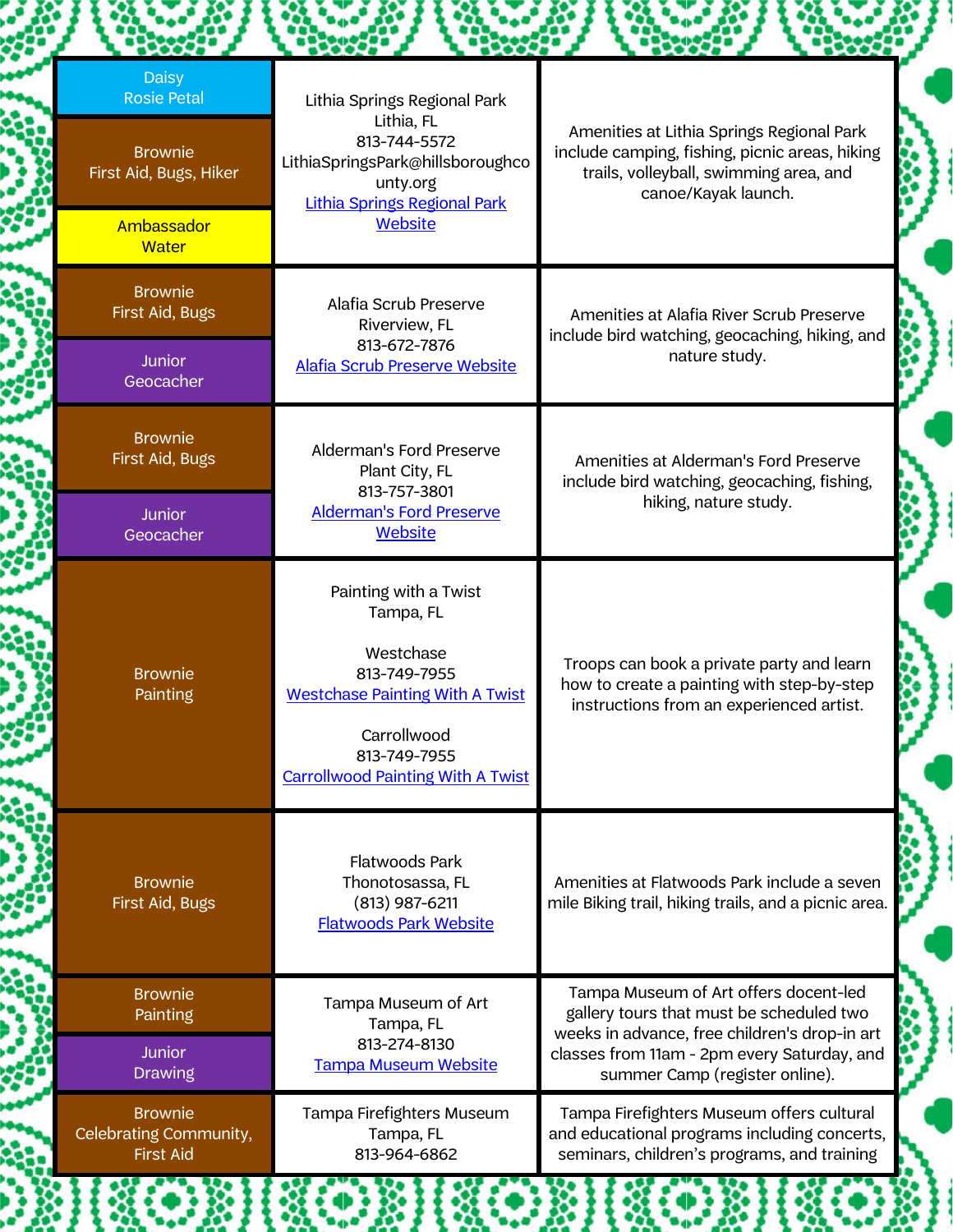|                                                | Tampa Firefighters Museum<br><b>Website</b>                                                                                     | workshops.                                                                                                                                                                                                                                                                                                                                                                                                                                                                                                                                                        |
|------------------------------------------------|---------------------------------------------------------------------------------------------------------------------------------|-------------------------------------------------------------------------------------------------------------------------------------------------------------------------------------------------------------------------------------------------------------------------------------------------------------------------------------------------------------------------------------------------------------------------------------------------------------------------------------------------------------------------------------------------------------------|
| <b>Brownie</b><br><b>Celebrating Community</b> | Tampa Bay History Center<br>Tampa, FL<br>(813) 228-0097<br><b>Tampa Bay History Center</b><br><b>Website</b>                    | At the Tampa Bay History Center girls can<br>explore exhibits that will teach them about<br>Tampa's history. Museum tours and scout<br>programs are available.                                                                                                                                                                                                                                                                                                                                                                                                    |
| <b>Brownie</b><br><b>Celebrating Community</b> | American Victory Ship Mariners<br>Museum<br>Tampa, FL<br>813-228-8766<br><b>American Victory Ship Mariners</b><br><b>Museum</b> | The America Victory ship is one of only four<br>fully-operational WWII ships in the country.<br>You can board and explore the ship including<br>cargo holds, radio and gyro rooms, hospital,<br>galley, weaponry, steering stations, flying<br>bridge, signaling equipment, wheelhouse,<br>mess halls, crew cabins, lifeboats, the<br>Captain's quarters, cargo equipment and the<br>engine. You can also view rare artifacts,<br>exciting exhibits, uniforms, medals,<br>documents and photographs. Youth<br>programs with hands on activities are<br>available. |
| <b>Brownie</b><br><b>Home Scientist</b>        | Dinosaur World<br>Plant City, FL<br>813-717-9865<br><b>Dinosaur World</b>                                                       | At Dinosaur World you can see animatronic<br>dinosaurs, explore a prehistoric museum,<br>view interactive shows, dinosaur artifacts,<br>and participate in a fossil dig. Group rates<br>available for groups of 12 or more. No specific<br>Girl Scout programs are available.<br>There is a teacher's guide available that helps<br>incorporate subjects including math, language<br>arts, and science into your Dinosaur World<br>trip.                                                                                                                          |
| <b>Daisy</b><br><b>Rosie Petal</b>             |                                                                                                                                 |                                                                                                                                                                                                                                                                                                                                                                                                                                                                                                                                                                   |
| <b>Brownie</b><br>First Aid, Bugs, Hiker       | Eureka Springs Regional Park<br>Tampa, FL<br>813-744-5536<br><b>Eureka Springs Regional Park</b>                                | Amenities at Eureka Springs Regional Park<br>include botanical gardens, a greenhouse,<br>interpretive trails, a boardwalk, and a picnic<br>area.                                                                                                                                                                                                                                                                                                                                                                                                                  |
| Ambassador<br><b>Water</b>                     |                                                                                                                                 |                                                                                                                                                                                                                                                                                                                                                                                                                                                                                                                                                                   |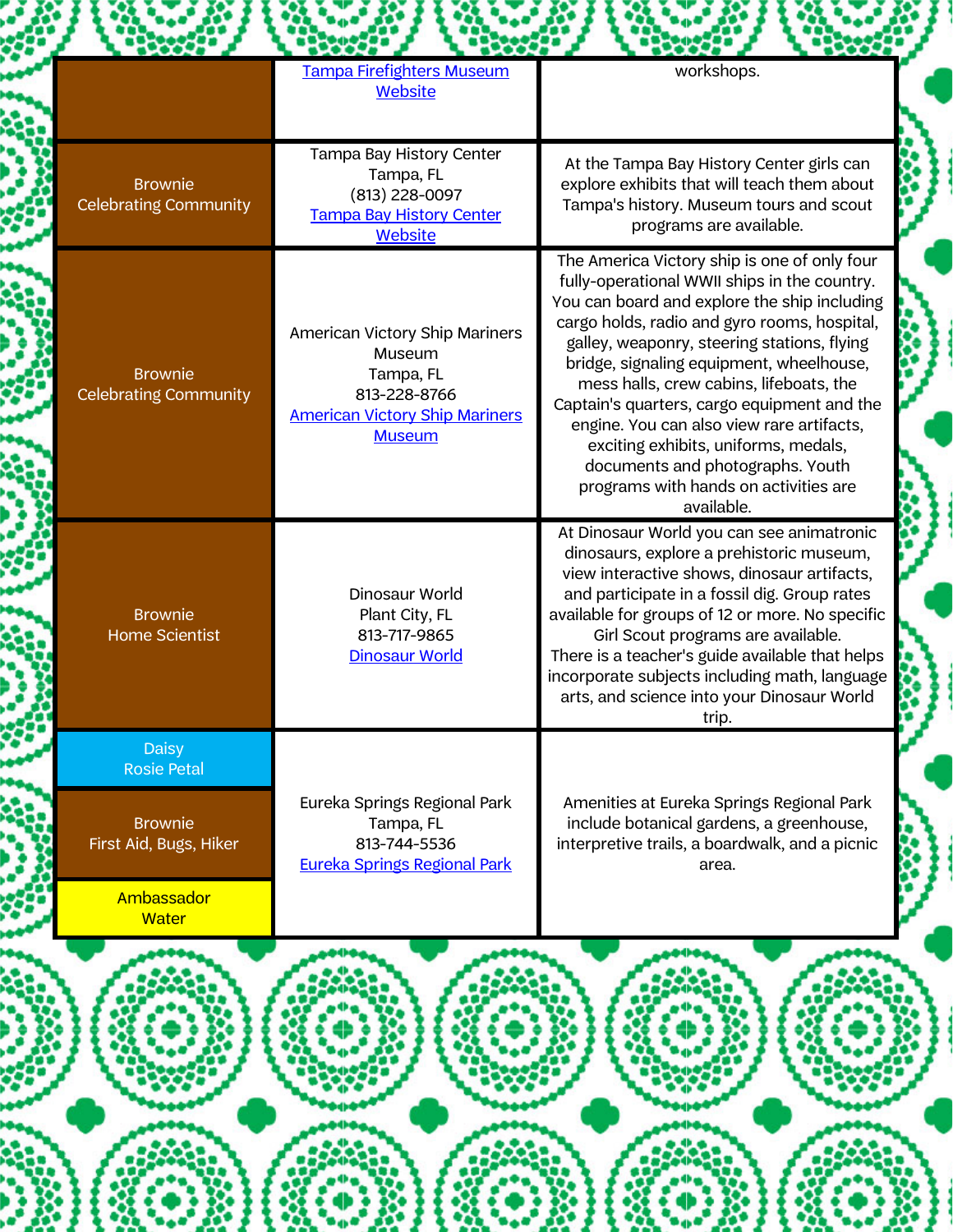| <b>Daisy</b><br><b>Rosie Petal</b>                      | Upper Tampa Bay Regional Park<br>Tampa, FL                                  | Amenities at Upper Tampa Bay Regional Park<br>include a boardwalk, canoe/kayak rentals,                                                      |
|---------------------------------------------------------|-----------------------------------------------------------------------------|----------------------------------------------------------------------------------------------------------------------------------------------|
| <b>Brownie</b><br>First Aid, Bugs                       | 813-855-1765<br><b>Upper Tampa Bay Regional Park</b>                        | fishing, hiking, nature study, picnic areas, and<br>summer camp.                                                                             |
| <b>Daisy</b><br><b>Rosie Petal</b>                      | <b>Edward Medard Park</b>                                                   |                                                                                                                                              |
| <b>Brownie</b><br>First Aid, Bugs                       | Plant City, FL<br>813-757-3802                                              | Amenities at Edward Medard Park include<br>camping, canoe/kayak launch, disc golf,<br>hiking, observation tower, and a picnic area.          |
| Ambassador<br><b>Water</b>                              | <b>Edward Medard Park</b>                                                   |                                                                                                                                              |
| <b>Brownie</b><br><b>Bugs, Celebrating</b><br>Community | Camp Bayou Outdoor Learning<br>Center<br>Ruskin, FL                         | Camp Bayou Outdoor Learning Center offers<br>nature stations, native camp tours, hut                                                         |
| Junior<br>Playing the Past                              | campbayou@gmail.org<br>(813) 641-8545<br>Camp Bayou Outdoor Leadership      | construction activity, canoe making,<br>archaeology dig, canoeing, river study, and<br>citizen science. A youth program is available         |
| Ambassador<br><b>Water</b>                              | <b>Center Website</b>                                                       | and is customizable.                                                                                                                         |
| <b>Daisy</b><br><b>Rosie Petal</b>                      | E. G. Simmons Regional Park                                                 | Amenities at E. G. Simmons Regional Park                                                                                                     |
| Ambassador<br><b>Water</b>                              | Ruskin, FL<br>813-671-7655<br><b>E. G. Simmons Regional Park</b><br>Website | include camping, BBQ grills, beach,<br>canoe/kayak rentals, fishing, geocaching,<br>open play field, picnic areas, scenic overlook,          |
| <b>Junior</b><br>Geocacher                              |                                                                             | and volleyball.                                                                                                                              |
| <b>Brownie</b><br>Pets                                  | <b>Big Cat Rescue</b><br>Tampa, FL<br><b>Jennifer Leon</b>                  | Kid Tours geared towards children under 10<br>years of age are available Saturday and<br>Sunday at noon only. This animal sanctuary is       |
| <b>Junior</b><br><b>Animal Habitats</b>                 | 1-888-316-5875<br><b>Big Cat Rescue Younger Girls</b><br><b>Website</b>     | dedicated to rescuing abused and abandoned<br>big cats. It is home to about 100 exotic big<br>cats.                                          |
| Cadette<br><b>Animal Helper</b>                         | <b>Big Cat Rescue</b><br>Tampa, FL<br>813-393-6066                          | Private Girl Scout tours are available M, T, W,<br>F, 10am - 1:30pm. The $minimum$ age is $10$<br>years old/5th grade. This animal sanctuary |
| Senior<br><b>Voice for Animals</b>                      | education@bigcatrescue.org<br><b>Big Cat Rescue Older Girl Website</b>      | is dedicated to rescuing abused and<br>abandoned big cats. It is home to about 100<br>exotic big cats.                                       |
|                                                         |                                                                             |                                                                                                                                              |

 $\left( \bullet \right)$ 

X,

32 第八

۳

 $\left\{ \begin{matrix} 0 & 0 \\ 0 & 0 \end{matrix} \right\}$ 

腳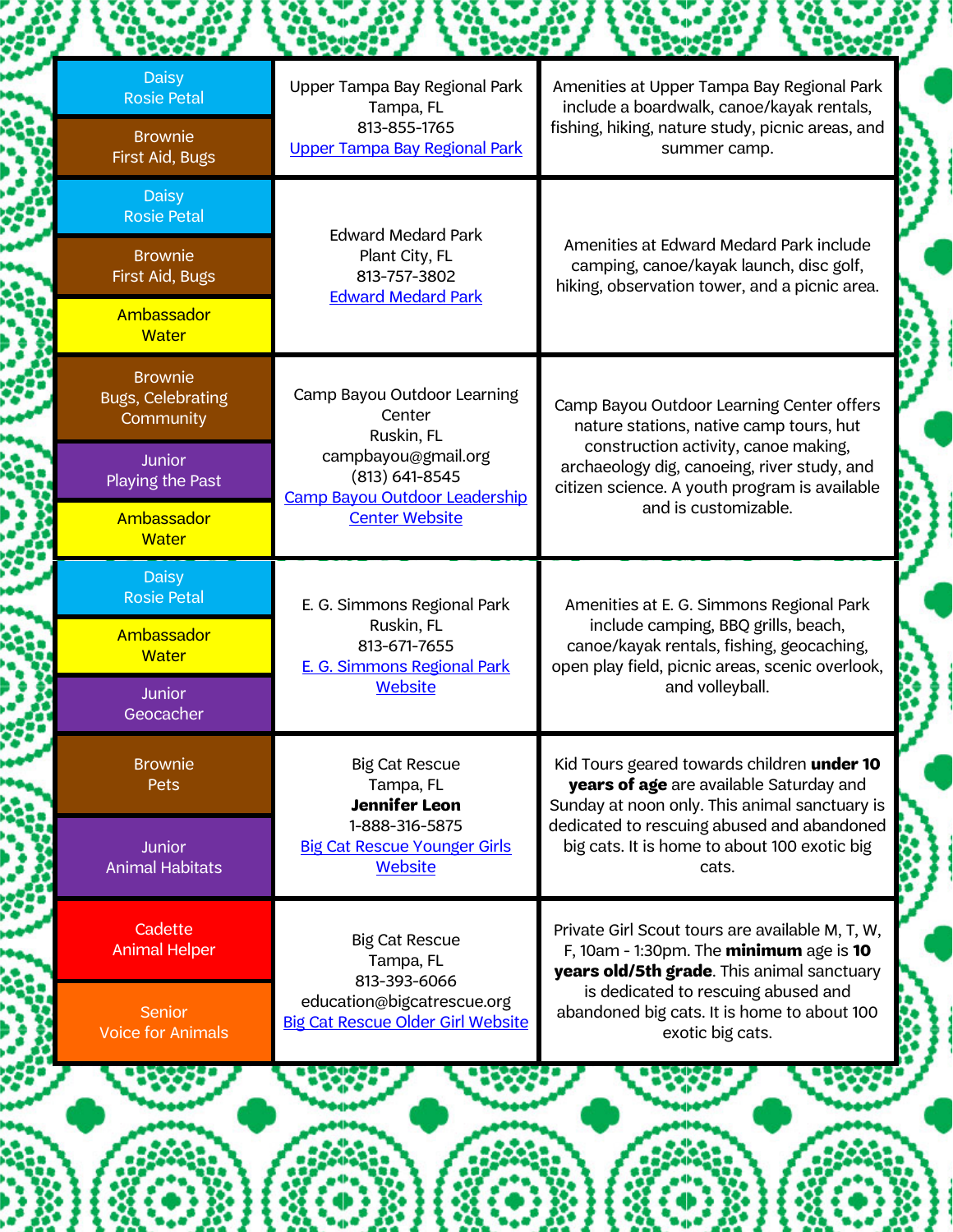| fishing, hiking, and a picnic area.<br><b>Morris Bridge Park Website</b><br>Ambassador<br><b>Water</b><br><b>Daisy</b><br><b>Rosie Petal</b><br>Picnic Island Park<br>Amenities at Picnic Island Park include a<br>Tampa, FL<br>813-274-8615<br>playground.<br>Ambassador<br><b>Picnic Island Park Website</b><br><b>Water</b><br>Magic Carpet Glide<br>Ambassador<br>Tampa, FL<br>813-637-9797<br><b>Water</b><br>tours.<br><b>Magic Carpet Glide Website</b><br><b>Electric Glide Tours</b><br>Ambassador<br>Tampa, FL<br>800-975-3177<br><b>Water</b><br><b>Electric Glide Tours Website</b><br>available.<br>WhatSUP South Tampa<br>WhatSUP South Tampa offers stand up<br>Ambassador<br>Tampa, FL<br>813-999-6414<br><b>Water</b><br>camp is also available.<br><b>WhatSUP South Tampa Website</b><br>Experienced guides share the stories of<br><b>Cracker Country</b><br>Tampa, FL<br><b>Junior</b><br><b>Jennifer Cindy</b><br>Playing the Past<br>813-627-4225<br>afternoons. Tours can be catered to Girl<br><b>Cracker Country Website</b><br>Scout.<br>Town N Country Nature Preserve<br><b>Brownie</b><br>Riverview, FL<br>hiking trail with interpretive group tours<br>Bugs, Hiker<br>813-264-8513<br>available by appointment.<br><b>Town N Country Nature Preserve</b> | beach, canoe launch, pier, picnic area, and a<br>Magic Carpet Glide offers Tampa Bay Segway<br>Electric Glide Tours offers Segway tours in<br>Ybor City and Hillsborough River State Park.<br>Group Segway tours and private events are<br>paddle boarding lessons and tours. Summer<br>Florida's pioneers while touring you through<br>Cracker Country's original structures. Group<br>tours of at least 15 are available on weekday<br>Town N Country Nature Preserve offers a | <b>Daisy</b><br><b>Rosie Petal</b><br><b>Brownie</b><br>First Aid, Bugs | Morris Bridge Park<br>Thonotosassa, FL<br>813-987-6209 | Amenities at Morris Bridge Park include<br>bicycling, bird watching, boating and paddling, |
|-----------------------------------------------------------------------------------------------------------------------------------------------------------------------------------------------------------------------------------------------------------------------------------------------------------------------------------------------------------------------------------------------------------------------------------------------------------------------------------------------------------------------------------------------------------------------------------------------------------------------------------------------------------------------------------------------------------------------------------------------------------------------------------------------------------------------------------------------------------------------------------------------------------------------------------------------------------------------------------------------------------------------------------------------------------------------------------------------------------------------------------------------------------------------------------------------------------------------------------------------------------------------------------------|----------------------------------------------------------------------------------------------------------------------------------------------------------------------------------------------------------------------------------------------------------------------------------------------------------------------------------------------------------------------------------------------------------------------------------------------------------------------------------|-------------------------------------------------------------------------|--------------------------------------------------------|--------------------------------------------------------------------------------------------|
|                                                                                                                                                                                                                                                                                                                                                                                                                                                                                                                                                                                                                                                                                                                                                                                                                                                                                                                                                                                                                                                                                                                                                                                                                                                                                         |                                                                                                                                                                                                                                                                                                                                                                                                                                                                                  |                                                                         |                                                        |                                                                                            |
|                                                                                                                                                                                                                                                                                                                                                                                                                                                                                                                                                                                                                                                                                                                                                                                                                                                                                                                                                                                                                                                                                                                                                                                                                                                                                         |                                                                                                                                                                                                                                                                                                                                                                                                                                                                                  |                                                                         |                                                        |                                                                                            |
|                                                                                                                                                                                                                                                                                                                                                                                                                                                                                                                                                                                                                                                                                                                                                                                                                                                                                                                                                                                                                                                                                                                                                                                                                                                                                         |                                                                                                                                                                                                                                                                                                                                                                                                                                                                                  |                                                                         |                                                        |                                                                                            |
|                                                                                                                                                                                                                                                                                                                                                                                                                                                                                                                                                                                                                                                                                                                                                                                                                                                                                                                                                                                                                                                                                                                                                                                                                                                                                         |                                                                                                                                                                                                                                                                                                                                                                                                                                                                                  |                                                                         |                                                        |                                                                                            |
|                                                                                                                                                                                                                                                                                                                                                                                                                                                                                                                                                                                                                                                                                                                                                                                                                                                                                                                                                                                                                                                                                                                                                                                                                                                                                         |                                                                                                                                                                                                                                                                                                                                                                                                                                                                                  |                                                                         |                                                        |                                                                                            |
|                                                                                                                                                                                                                                                                                                                                                                                                                                                                                                                                                                                                                                                                                                                                                                                                                                                                                                                                                                                                                                                                                                                                                                                                                                                                                         |                                                                                                                                                                                                                                                                                                                                                                                                                                                                                  |                                                                         |                                                        |                                                                                            |
|                                                                                                                                                                                                                                                                                                                                                                                                                                                                                                                                                                                                                                                                                                                                                                                                                                                                                                                                                                                                                                                                                                                                                                                                                                                                                         |                                                                                                                                                                                                                                                                                                                                                                                                                                                                                  |                                                                         |                                                        |                                                                                            |
|                                                                                                                                                                                                                                                                                                                                                                                                                                                                                                                                                                                                                                                                                                                                                                                                                                                                                                                                                                                                                                                                                                                                                                                                                                                                                         |                                                                                                                                                                                                                                                                                                                                                                                                                                                                                  |                                                                         |                                                        |                                                                                            |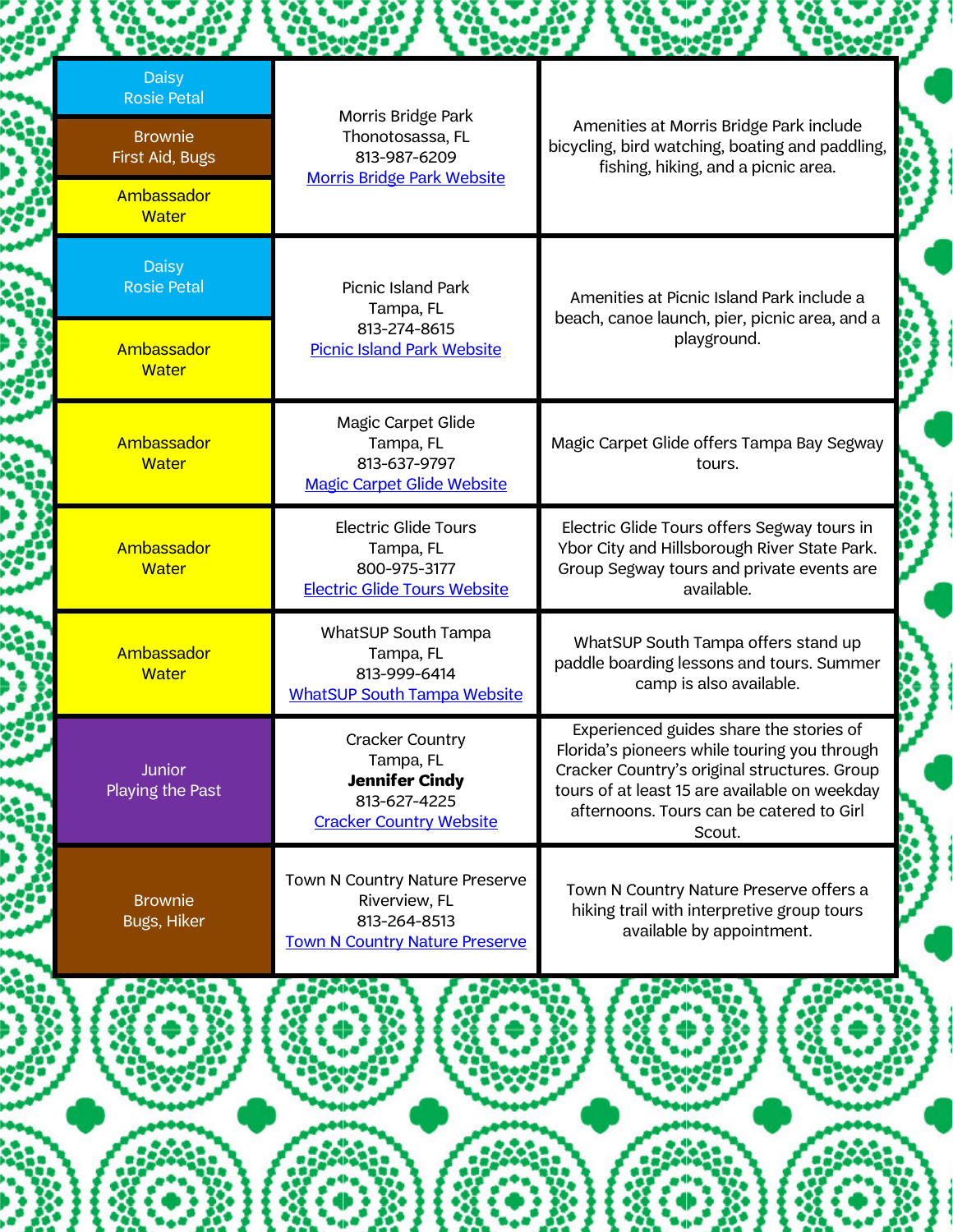| <b>Brownie</b><br>Pets                                            | Humane Society of Tampa Bay<br>Tampa, FL                                             | The animals at Humane Society of Tampa Bay                                                                                                  |
|-------------------------------------------------------------------|--------------------------------------------------------------------------------------|---------------------------------------------------------------------------------------------------------------------------------------------|
| Cadette<br><b>Animal Helpers</b>                                  | 813-774-4344<br>volunteer@humanesocietytampa.<br>org                                 | love it when Girl Scouts come to visit them!<br>Please call to schedule a visit. Volunteer<br>opportunities are also available for girls 16 |
| Senior<br><b>Voice for Animals</b>                                | <b>Humane Society of Tampa Bay</b><br><b>Website</b>                                 | years old and up.                                                                                                                           |
| <b>Brownie</b><br>Painting                                        | Carrollwood Cultural Center<br>Tampa, FL                                             | Carrollwood Cultural Center offers arts,                                                                                                    |
| Junior<br>Drawing, Social Butterfly                               | 813-269-1310<br>813-922-8167<br><b>Carrollwood Cultural Center</b><br><b>Website</b> | computer, and etiquette classes. Also<br>available is an art gallery and summer camps.                                                      |
| <b>Daisy</b><br><b>Tula Petal</b>                                 |                                                                                      |                                                                                                                                             |
| <b>Brownie</b><br>My Best Self                                    | I Know My Plan<br>Tampa, FL                                                          | I Know My Plan offers self-<br>defense/empowerment classes for children,<br>teens, and adults. Instructors are R.A.D.                       |
| <b>Junior</b><br>Independence                                     | <b>I Know My Plan Website</b><br>Wendy Vazques Ernest                                |                                                                                                                                             |
| Cadette                                                           | Wendy@iknowmyplan.com<br>813-373-4595                                                | certified.                                                                                                                                  |
| <b>Senior</b><br>Ambassador<br>On My Own                          |                                                                                      |                                                                                                                                             |
| Junior (5th grade only)<br>Inside Government,<br><b>Detective</b> | FDLE Tampa Bay Regional<br><b>Operations Center</b>                                  | Take a tour of the Florida Department of Law<br>Enforcement crime lab facility and learn                                                    |
| Cadette<br><b>Special Agent</b>                                   | Tampa, FL<br><b>Deborah McDonald</b><br>813-878-7300                                 | about how forensics can be used to solve a<br>crime. Please call ahead of time to schedule a                                                |
| <b>Senior</b>                                                     | DeborahMcDonald@fdle.state.fl.u<br>s                                                 | tour. Girls must be in 5th grade or older.                                                                                                  |
| Ambassador<br><b>Junior</b><br>Inside Government, Scribe          | Tampa Tribune<br>Tampa, FL<br><b>Buddy Kerr</b><br>813-259-7898                      | Facility tours are available. Please call ahead<br>to schedule.                                                                             |
| <b>Junior</b><br><b>Inside Government</b>                         | <b>USPS Post Office</b><br><b>Multiple Locations</b>                                 | Your local post office may be able to<br>accommodate a tour. Please contact ahead of<br>time to plan.                                       |

縢

H

藻

å

8

X

I.

8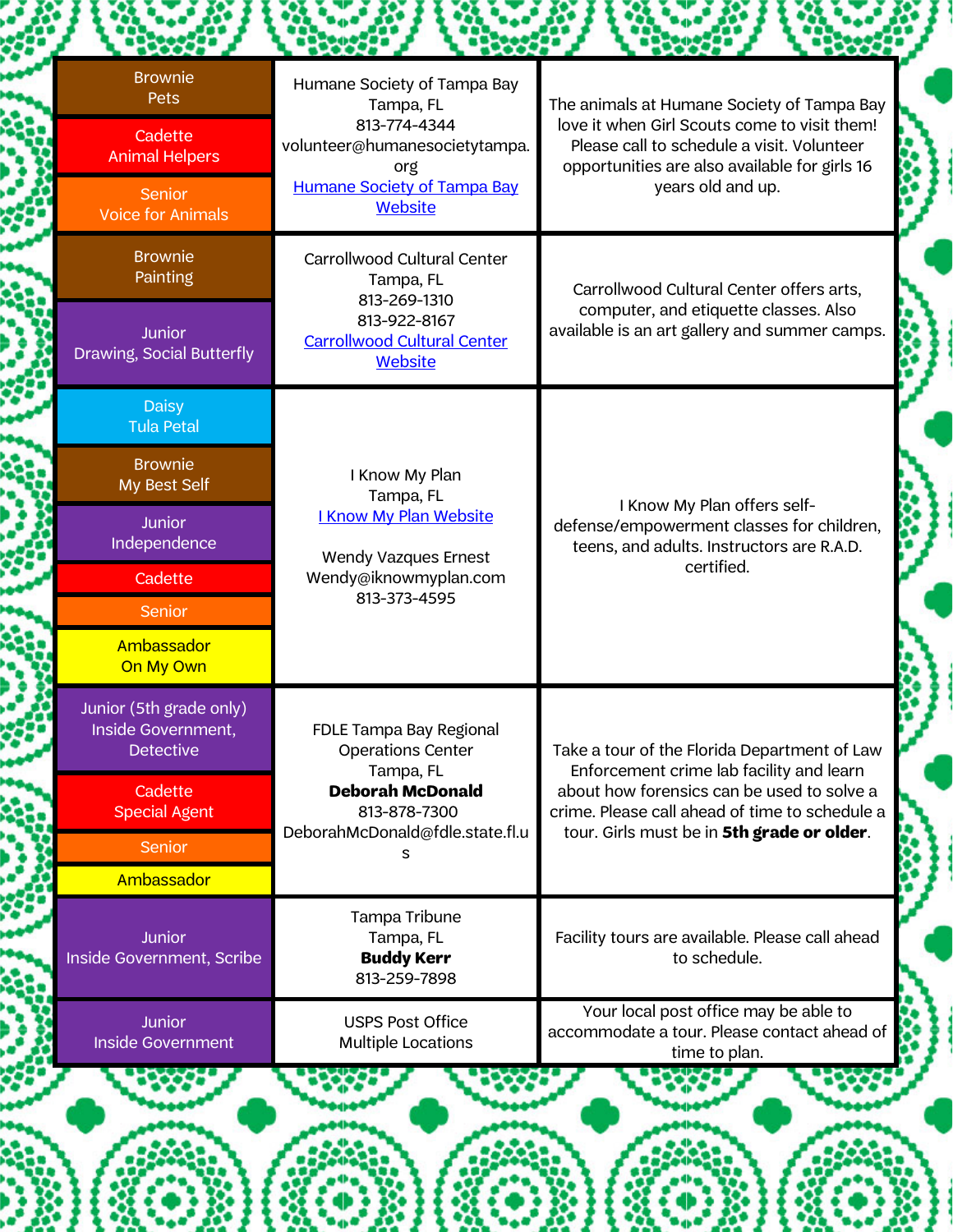| <b>Booth</b>                                                                                                            |                                                                                                                                                                     |                                                                                                                                                               |
|-------------------------------------------------------------------------------------------------------------------------|---------------------------------------------------------------------------------------------------------------------------------------------------------------------|---------------------------------------------------------------------------------------------------------------------------------------------------------------|
| <b>Brownie</b><br>Painting<br>Junior<br><b>Drawing</b>                                                                  | Center Place Fine Arts & Civic<br>Association, Inc.<br>Brandon, FL<br>813-685-8888<br><b>Center Place Fine Arts &amp; Civic</b><br><b>Association, Inc. Website</b> | Center Place offers art classes for ages 5 and<br>up, children's theater shows, and a "Kids<br>Community Art Show" every July.                                |
| <b>Daisy</b><br><b>Clover Petal</b><br><b>Brownie</b><br>Snacks, Bugs<br><b>Junior</b><br>Flowers<br>Senior<br>Locavore | Dooley Groves<br>Ruskin, FL<br>800-522-6411<br>dooleygroves@gmail.com<br><b>Dooley Groves Website</b>                                                               | Dooley Groves offers a U-Pick Citrus Farm,<br>Country Market, and free farm and grove<br>tours. It is open seasonally from November<br>through April.         |
| <b>Brownie</b><br>Painting, Potter, Jewler                                                                              | The Ceramic Garden<br>Tampa, FL<br>813-263-5948<br>The Ceramic Garden Website                                                                                       | Paint your own pottery at the Ceramic<br>Garden.                                                                                                              |
| <b>Brownie</b><br>Painting,<br>Potter                                                                                   | You Do The Dishes<br>Tampa, FL<br>813-975-1700<br>You Do the Dishes Website                                                                                         | Paint your own pottery at You Do The Dishes.                                                                                                                  |
| <b>Brownie</b><br><b>Bugs</b><br>Junior<br><b>Animal Habitats</b>                                                       | Nanny's Educational Zoo/Rescue<br>Lutz, FL<br><b>Nanny Toler</b><br>813-802-8817<br>Nanny's Education Zoo/ Rescue<br>Facebook                                       | Nanny's Zoo rehabilitates injured animals until<br>they can be released or adopted and<br>sometimes stay at the zoo. Please call to set<br>up an appointment. |
|                                                                                                                         |                                                                                                                                                                     |                                                                                                                                                               |
|                                                                                                                         |                                                                                                                                                                     |                                                                                                                                                               |
|                                                                                                                         |                                                                                                                                                                     |                                                                                                                                                               |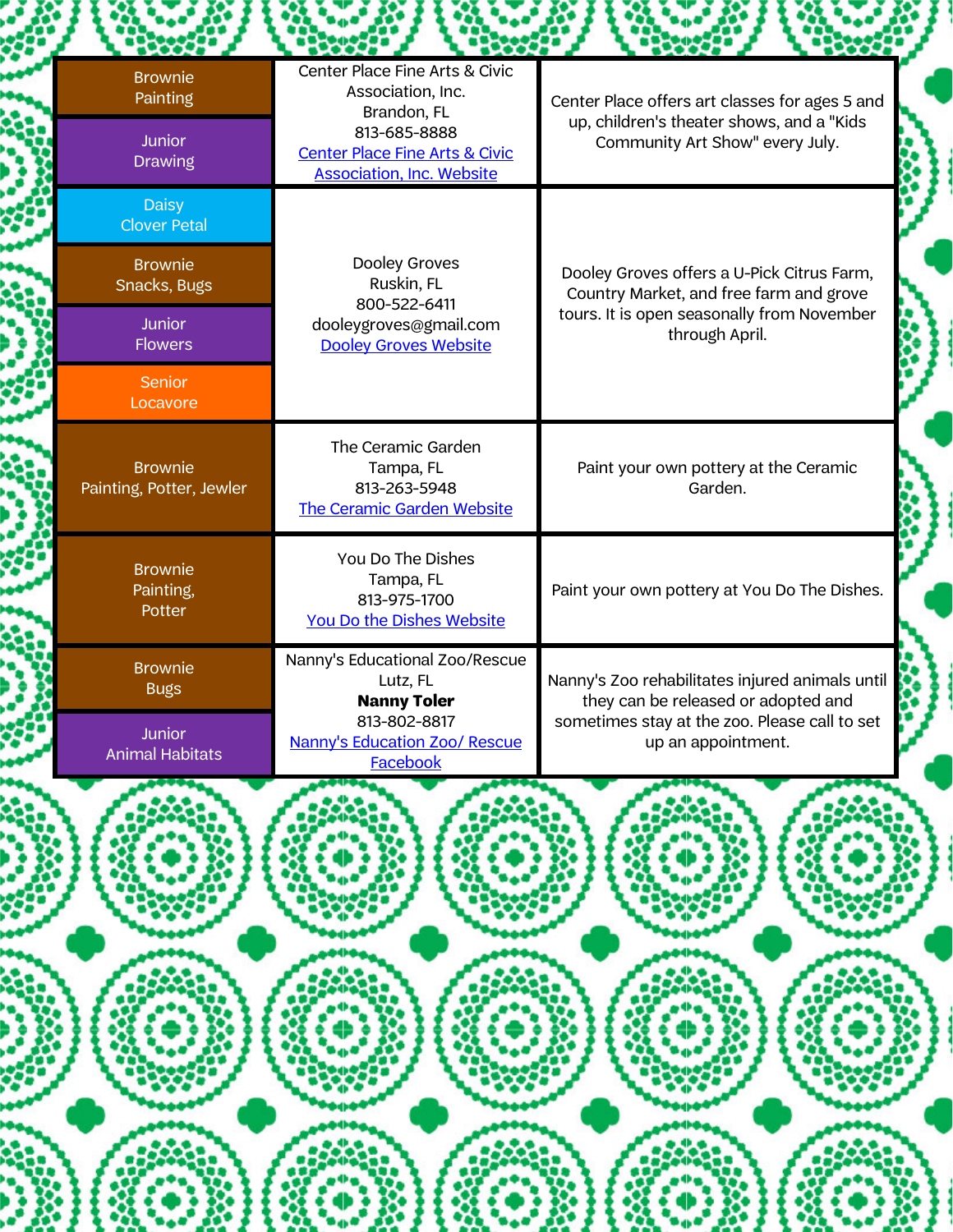| <b>Daisy</b><br><b>Sunny Petal</b><br><b>Tula Petal</b> |                                                                                              |                                                                                                                                                                                                                                               |
|---------------------------------------------------------|----------------------------------------------------------------------------------------------|-----------------------------------------------------------------------------------------------------------------------------------------------------------------------------------------------------------------------------------------------|
| <b>Brownie</b><br>First Aid, Philanthropist             |                                                                                              | Hillsborough County Fire Department offers                                                                                                                                                                                                    |
| <b>Junior</b><br>Inside Government, First<br>Aid        | Hillsborough County Fire<br>Department<br><b>Multiple Locations</b><br><b>Nacole Revette</b> | Fire station tours. Please contact Nacole<br>Revette to set up a tour at your local fire<br>station. Please provide badge requirements if<br>applicable as badge work may be                                                                  |
| Cadette<br><b>First Aid</b>                             | 813-209-0095                                                                                 | incorporated into program.                                                                                                                                                                                                                    |
| <b>Senior</b><br><b>First Aid</b>                       |                                                                                              |                                                                                                                                                                                                                                               |
| Ambassador<br><b>First Aid</b>                          |                                                                                              |                                                                                                                                                                                                                                               |
| <b>Daisy</b><br><b>Clover Petal</b>                     | <b>Gardens and Education Center</b><br>(Sustainable Living Project)<br>Tampa, FL             | The Sustainable Living Project is a community<br>impact project that was started by the Tampa<br>Bay Harvest as an initiative to create a holistic<br>sustainable system to grow local, fresh, and<br>nutritious using earth friendly farming |
|                                                         | <b>Will Carey</b><br>tbhgm@aol.com<br>813-943-9224                                           | practices. The one acre site includes solar<br>panels, rain barrels, grow beds, aquaponics,<br>compost, a bee hive, a chicken coop, and a<br>new processing station for our harvest. The                                                      |
| <b>Brownie</b>                                          | <b>Bekah Vigil</b><br>sustainablelivingproject1@gmail.c<br>om<br>505-306-9370                | food that is harvested is donated to local<br>soup kitchens for their meal preparations.<br>Work days are typically on Saturdays and<br>Sundays from 9:00AM-1:00PM where anyone<br>is welcome to come by, introduce themselves                |
| <b>Snacking, Bugs</b>                                   | <b>Gardens and Education Center</b><br>(Sustainable Living Project)<br><b>Website</b>        | and dig in! If you would like to request a<br>specific volunteering time, bring a group, or<br>have a tour of our facilities, we can work to<br>set something up with you as well.                                                            |
| <b>Junior</b><br><b>Scribe</b>                          | Virginia Wilkerson                                                                           | Virginia would like to visit troops in the Tampa                                                                                                                                                                                              |
| Cadette<br><b>Screenwriter</b>                          | info@ginnawilkerson.com<br>813-484-3629<br>Virginia Wilkerson Website                        | area who are working on writing, acting, or<br>dancing badges to share her extensive skills,<br>talents, and experience.                                                                                                                      |
| <b>Senior</b><br><b>Novelist</b>                        |                                                                                              |                                                                                                                                                                                                                                               |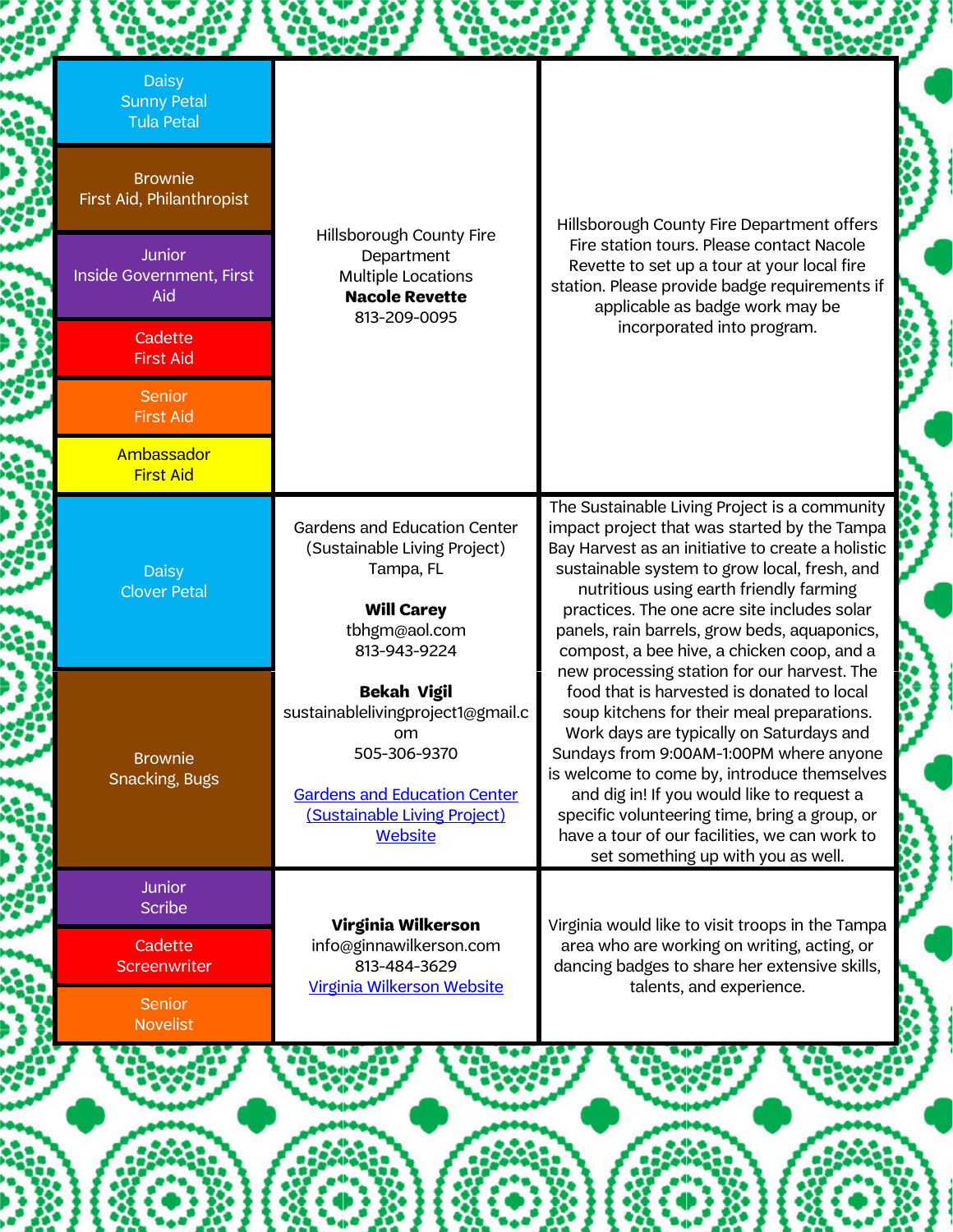| HXXXX                             | <b>DOOD</b>                                                                                                           |                                                                                                                                                                                                                                                                                                                               |
|-----------------------------------|-----------------------------------------------------------------------------------------------------------------------|-------------------------------------------------------------------------------------------------------------------------------------------------------------------------------------------------------------------------------------------------------------------------------------------------------------------------------|
| <b>Daisy</b>                      | Safe Routes to School Tampa Bay<br>Outreach Only                                                                      | Free presentations encourage bike and                                                                                                                                                                                                                                                                                         |
| <b>Brownie</b>                    | <b>Erin McCarthy</b><br>813-974-4997                                                                                  | pedestrian safety to Hillsborough County<br>Elementary Students. Presentations are 20-30                                                                                                                                                                                                                                      |
| <b>Junior</b>                     | erinmccarthy@cutr.usf.edu                                                                                             | minutes, we bring free safety items.                                                                                                                                                                                                                                                                                          |
| <b>Brownie</b><br>Dancer          |                                                                                                                       |                                                                                                                                                                                                                                                                                                                               |
| <b>Junior</b><br><b>Musician</b>  | Carrollwood Players Theatre<br>Tampa, FL<br>813-265-4000                                                              | Carrollwood Players is a nonprofit community<br>theatre. The theatre stages a variety of shows                                                                                                                                                                                                                                |
| Cadette<br><b>Public Speaker</b>  | <b>Carrollwood Players Theatre</b><br><b>Website</b>                                                                  | including drama, popular musicals, and<br>improv.                                                                                                                                                                                                                                                                             |
| Senior<br><b>Troupe Performer</b> |                                                                                                                       |                                                                                                                                                                                                                                                                                                                               |
| <b>Brownie</b><br>Hiker, Bugs     |                                                                                                                       | Fieldtrips can be arranged with educational<br>programs available. Tours of 10 box Eastern<br>Bluebird Trail available. Also available are<br>Beginning Birding walks and JR Naturalist<br>Club. Parental involvement required. Please<br>see website for more information. ONLY                                              |
| <b>Junior</b><br><b>Flowers</b>   | Tampa Audubon Society<br>Tampa, FL                                                                                    |                                                                                                                                                                                                                                                                                                                               |
| Cadette<br><b>Trees</b>           | <b>ONLY AVAILBLE TO GIRLS</b><br><b>WITH ACCESS TO MACDILL AFB</b>                                                    |                                                                                                                                                                                                                                                                                                                               |
| Senior<br><b>Sky</b>              | Tampa Audobon Society Website                                                                                         | <b>AVAILBLE TO GIRLS WITH ACCESS TO</b><br><b>MACDILL AFB.</b>                                                                                                                                                                                                                                                                |
| Ambassador<br><b>Water</b>        |                                                                                                                       |                                                                                                                                                                                                                                                                                                                               |
| <b>Brownie</b>                    | Tampa Alumnae Chapter of<br>Sigma Alpha Iota<br>Contact: Janice Lancaster<br>813-629-4998<br>Jlancas4@tampabay.rr.com | Tampa Alumnae Chapter of Sigma Alpha Iota<br>is an international music fraternity which<br>promotes interaction among those who share<br>a commitment to music and support of the<br>art of music. Our chapter has a delightful<br>instrument-making workshop that we would<br>like to share with one of more of your groups. |
| <b>Junior</b><br><b>Musician</b>  |                                                                                                                       | Each participant gets to construct their own<br>"shekere" like percussion instrument using an<br>empty 2 liter plastic soda bottle. We volunteer<br>our time to provide this service project so<br>there is no cost or fee for your group. This<br>workshop is best suited to ages 8-11.                                      |

Ŵ

æ,

87